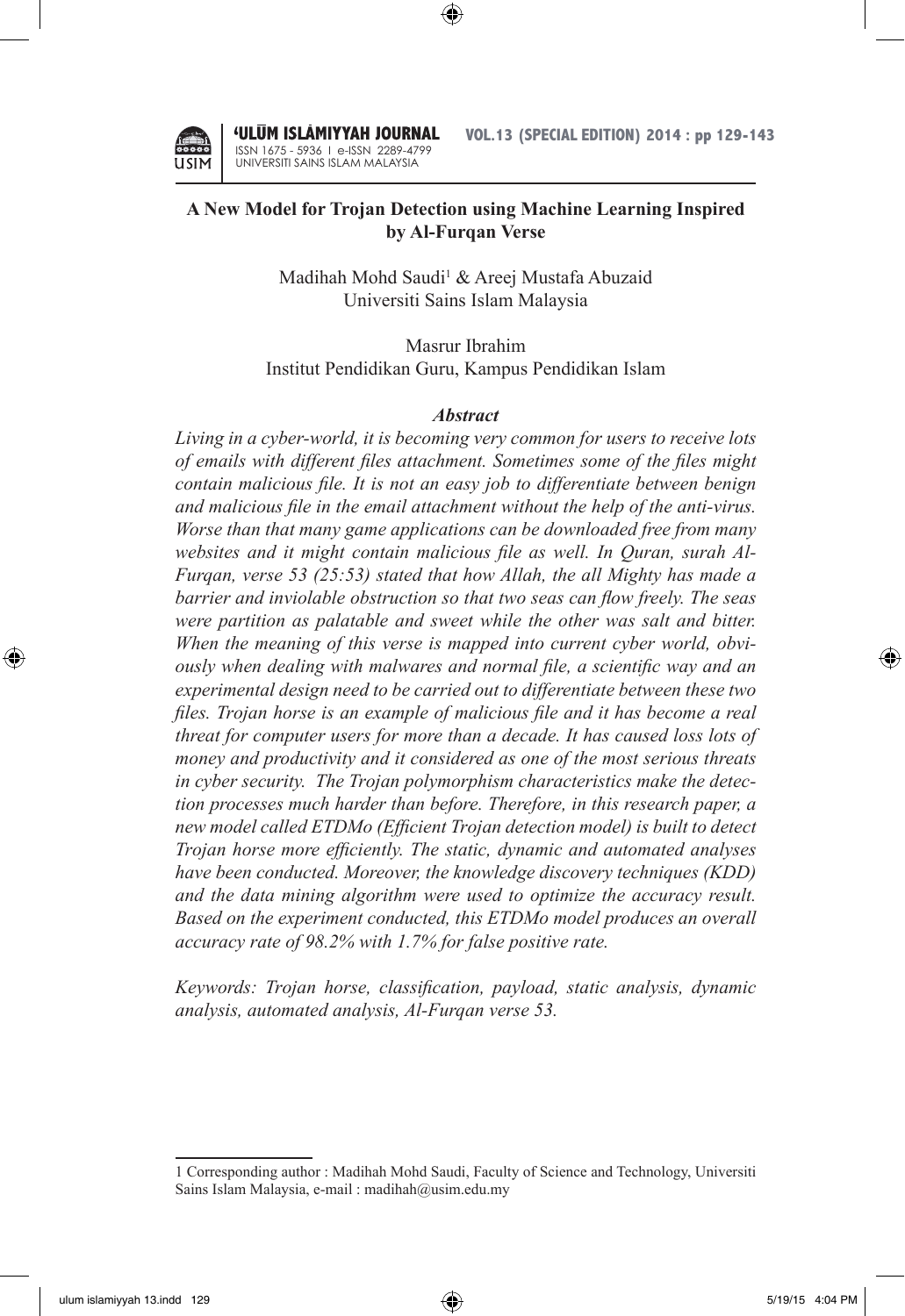#### **INTRODUCTION**

⊕

Nowadays there are many scenario where the end users are having hard time to detect between a malicious file and non-malicious file especially when downloading any application or file from the website. In the year of 2013, the Australia Computer Emergency Response Centre (AuSCERT) reported that 7,962 cases of the compromised Australia web sites were serving malwares (AuSCERT, 2013). Even worst, statistics taken from Cyber Security, Malaysia (refer Fig. 1) show that malicious code contributes as the most reported with 52 percentages. Trojan horse has been identified as part of the malicious codes.



**Fig.1.**Incident Statistics 2014 (Adapted from Cyber Security Malaysia Incident Statistics (2014))

In this research paper, inspired by surah Al-Furqan, verse 53 (25:53), a new model has been proposed to detect the malicious file specifically the Trojan horse.

، وَهُوَ ٱلَّذِى مَرَجَ ٱلْبَحْرَيْنِ هَٰذَا عَذْبٌ فُرَاتٌ وَهَٰذَا مِلْحٌ أَجَاجٌ 

*Translation: And it is He who has released [simultaneously] the two seas, one fresh and sweet and one salty and bitter, and He placed between them a barrier and prohibiting partition.*

The above verse clearly stated how Allah has made a barrier and inviolable obstruction to separate the two seas. When this verse is clearly understood and being applied and mapped into cyber security world, it is a need for the researcher to carry out an experimental design or a scientific way on how to identify and differentiate between a malware and a normal file or application.

⊕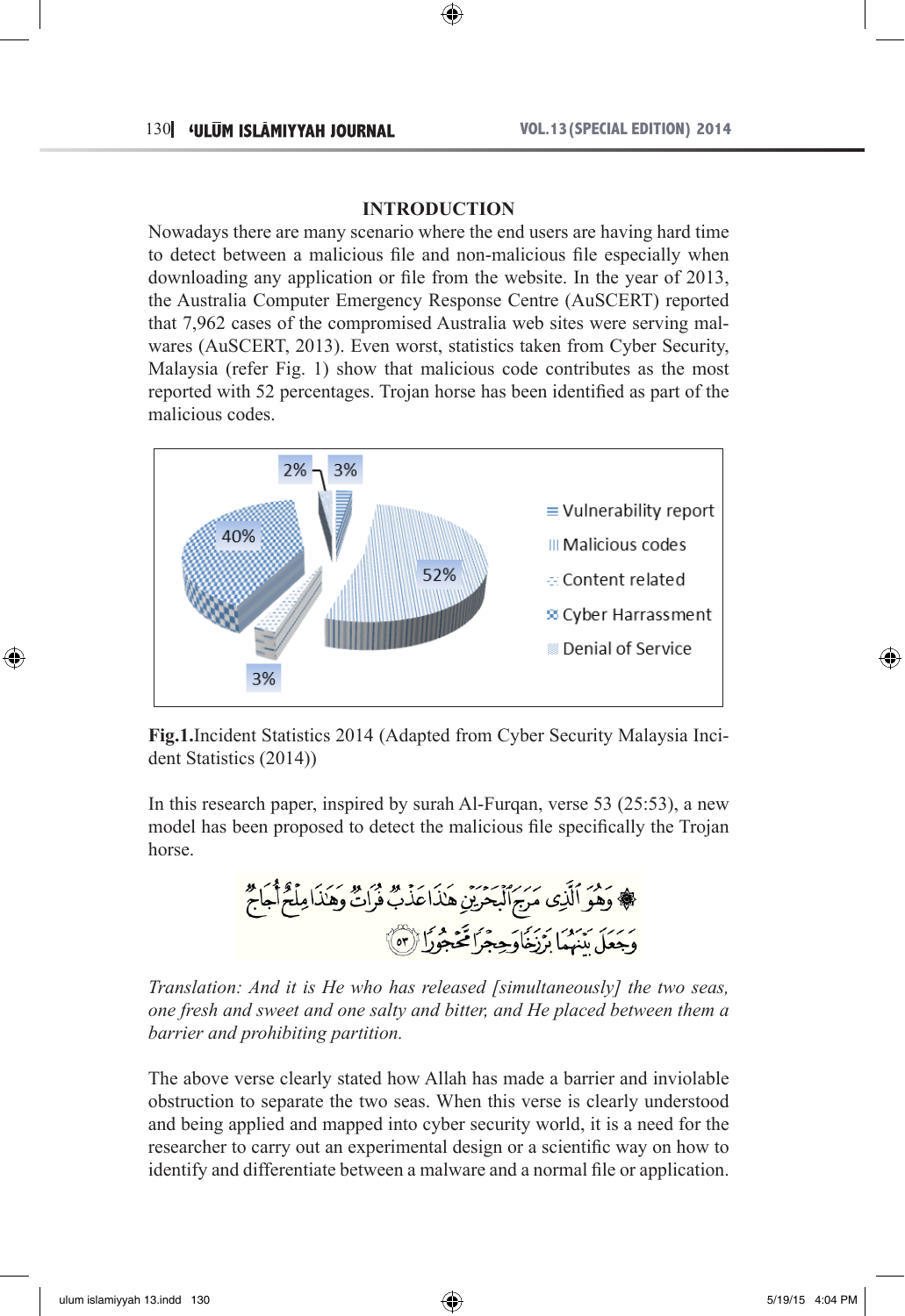In this research paper, the researchers are focusing on Trojan Horse detection method. The whole paper is focusing the experimental way how the Trojan horse is detected. In Table 2 under Finding Section, is the summarization how the Al-Furqan verse is mapped with this research paper.

⊕

Trojan horse has become a real threat to many organizations and computer users for more than a decade. Hill (McGraw, 2000) defined malware as any code added, changed or removed from a software system in order to intentionally cause harm or subvert the intended function of the system. Though the problem of malware has a long history, a number of recent, widely publicized attacks and certain economic trends suggest that malware is rapidly becoming a critical problem for industry, government, and individuals. One of the categorizations of the malware is known as Trojan horse, which is the focus of this research paper. It is a malicious program, that must be executed in victim's computer and once it is installed, it can control the victim's computer remotely and steal any confidential information from it. It is different compared to worm and virus, since it has the capability to control the victim's computer remotely and it does not replicate itself (Saudi, 2008).

As for the malware detection, classification is one of the crucial processes that must be place in order to ensure the effectiveness of the detection process. Generally malware can be classified based on the characteristics such as infection target and technique and other different characteristics (Babak *et al*., 2011). An effective classification algorithm or technique can improve the accuracy of malware detection (Nguyen *et al*., 2012). Classification method has been widely used in malicious code analysis especially in measuring the effectiveness of detection for a new or unknown sample of malicious code (Karbalaie *et al*., 2012).

In this paper, a trojan horse classification called an Efficient Trojan Classification(ETC) is developed as a part and basis of a new trojan horse detection model, but the model will not be discussed in this paper.The details on how the ETC is developed are explained in this paper. Hopefully this new ETC can be used as a basis model and guidance to produce a system either to detect or protect organization from Trojan horse attacks.

This paper is organised as follows. Section 2 presents the related works with trojan horse detection techniques,classification and architecture. Section 3 explains the methodology used in this research paper which consists of static and dynamic analyses and the architecture of the controlled laboratory environment. Section 4 presents the research findings which consists of a new trojan horse classification called Efficient Trojan Classification (ETC)

ulum islamiyyah 13.indd 131 5/19/15 4:04 PM

⊕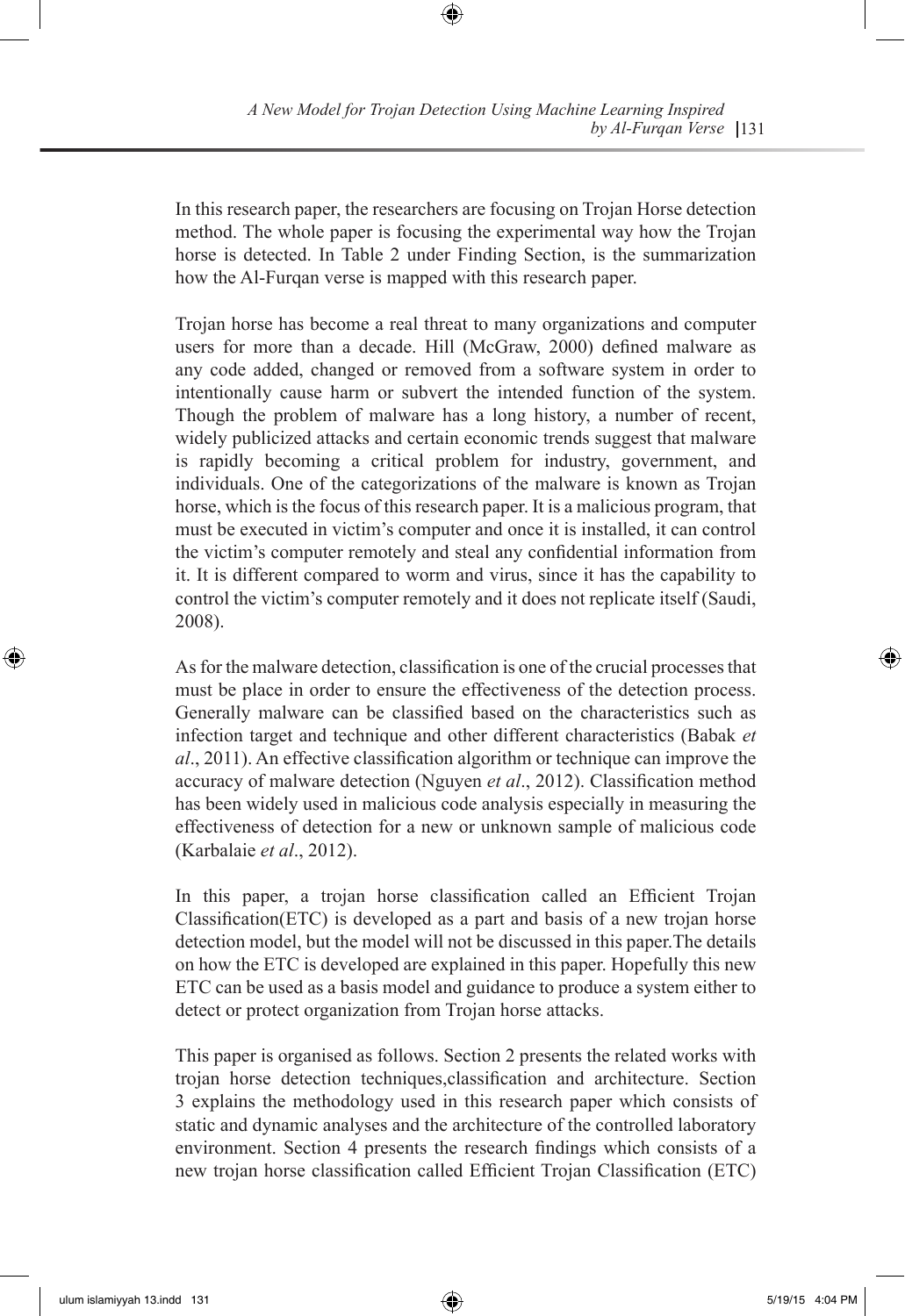and section 5 discusses the testing and evaluation of the proposed trojan horse classification. Section 5 concludes and summarises the future work of this research paper.

⊕

## **RELATED WORKS**

Apart from surah Al-Furqan, verse 53 (25:53), there are many Quranic verses can be used as guidance in our daily life especially when encountering with cyber threat and some of these are referring to natural phenomena. The following are examples of the Quranic verses that are related with computer security field. The interpretation for each Quranic verses in computer security field is summarized as in Table 1.

In Universiti Sains Islam Malaysia (USIM), the method and the level of the integration between Naqli and Aqli knowledge consists of four different level of method (*Mustawa*), which are *M1* -*Mustawa Al-Tansis* (How Quranic verses is mapped in certain field or known as *ayatisation), M2- Mustawa Al-Muqaranah (*Comparison*), M3 – Mustawa Al-Taqyim (*Adaptation*) and M4 – Mustawa Al-Tawfiq (*Integration*).* In this research paper, *M1* has been used as basis for the integration of the Naqli and Aqli knowledge where we are referring to the primary sources of Islamic Sciences and knowledge that are from Al-Quran, al-hadith and the authentic classical Islamic books.

| Table 1. Quranic Verses Mapped Into Computer Security Field |  |  |  |  |
|-------------------------------------------------------------|--|--|--|--|
|-------------------------------------------------------------|--|--|--|--|

| Ouran verses                                                                       | Translation                                                                                          | <b>Verses</b>       | Relations                                                                                                                                                |
|------------------------------------------------------------------------------------|------------------------------------------------------------------------------------------------------|---------------------|----------------------------------------------------------------------------------------------------------------------------------------------------------|
| وَإِذَا قُرِيَ الْقُرْآنُ فَاسْتَمِعُواْ لَهُ وَأَنصِتُواْ لَعَلَّكُمْ تُرْحَمُونَ | And when the<br>Ouran is recited.<br>give ear to it and<br>pay heed, that<br>ye may obtain<br>mercy. | $A'$ raaf:<br>7:204 | Boost immune<br>system by<br>listening to<br>Ouran. Therefore<br>it is a need to be<br>alert when there<br>is symptom to<br>trigger any cyber<br>threat. |

⊕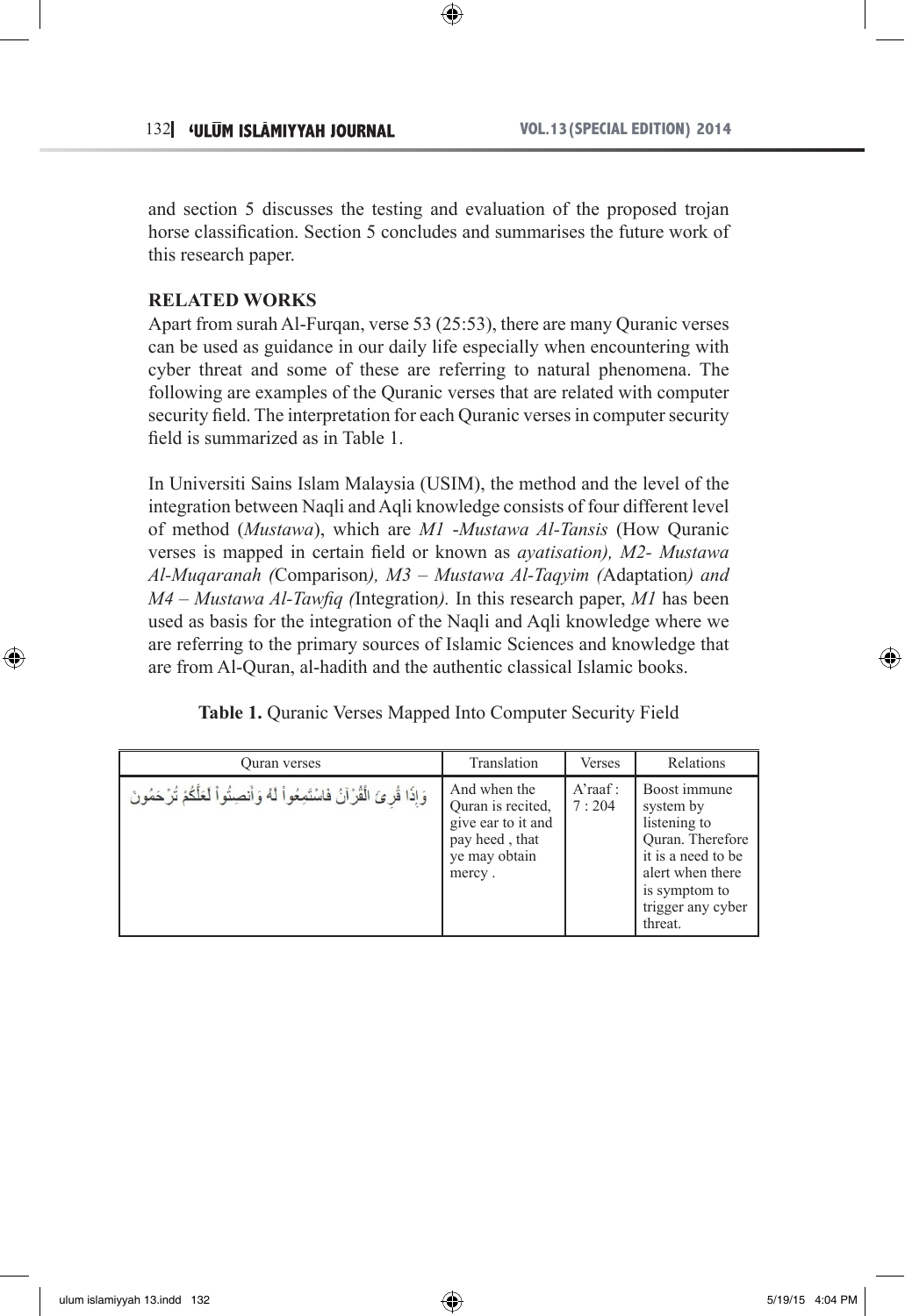| وَلَقَدْ ذَرَأَنَا لِجَهَنَّمَ كَثِيرٍ أَ مِّنَ الْجِنِّ وَالإِنسِ لَهُمْ قُلُوبٍّ لاَّ يَفْقَهُونَ بِهَا وَلَهُمْ<br>أَعْيُنٌ لاَّ يُبْصِرُونَ بِهَا وَلَهُمْ آذَانٌ لاَّ يَشْمَعُونَ بِهَا أَوْلَـئِكَ كَالأَنْعَامُ بَلْ هُمْ<br>أَعْيُنٌ لاَّ يُبْصِرُونَ بِهَا وَلَهُمْ آذَانٌ لاَّ يَشْمَعُونَ بِهَا أَوْلَـئِكَ كَالأَنْعَامُ بَلْ هُمْ | Already have<br>We urged unto<br>hell many of the<br>jinn and human<br>kind, having<br>hearts wherewith<br>they understand<br>not, and having<br>eyes wherewith<br>they see not.<br>and having ears<br>wherewith they<br>hear not. These<br>are as the cattle<br>nay, but they are<br>worse! These are<br>the neglectful. | A'raaf:<br>7:179      | They are various<br>types of virus<br>that have been<br>created which<br>can cause<br>problem to<br>the computer<br>security. Each<br>virus has their<br>own function<br>and threat. That<br>is why it is a<br>need to identify<br>the virus clearly<br>to solve the<br>problem. |
|------------------------------------------------------------------------------------------------------------------------------------------------------------------------------------------------------------------------------------------------------------------------------------------------------------------------------------------------|---------------------------------------------------------------------------------------------------------------------------------------------------------------------------------------------------------------------------------------------------------------------------------------------------------------------------|-----------------------|----------------------------------------------------------------------------------------------------------------------------------------------------------------------------------------------------------------------------------------------------------------------------------|
| وَقَالُوا قُلُوبُنَا فِي أَكِنَّةٍ مِّمَّا تَدْعُونَا إِلَيْهِ وَفِي آذَانِنَا وَقُرٍّ وَمِن بَيْنِنَا وَبَيْنِك<br>حِجَابٌ فَاعْمَلْ إِنَّنَا عَامِلُونَ                                                                                                                                                                                      | And they say<br>: Our hearts<br>are protected<br>from that unto<br>which thou $($ $O$<br>Muhammad)<br>callest us, and in<br>our ears there is<br>a deafness, and<br>between us and<br>thee there is a<br>veil. Act, then<br>we also shall be<br>acting.                                                                   | Fussilat<br>: $41:5$  | There is a barrier<br>or it represents<br>as the malicious<br>program are<br>trying to enter<br>the computer<br>and they are<br>trying to get<br>pass the barrier.<br>So it advisable<br>to enhance<br>the barrier<br>and security<br>to prevent<br>the malicious<br>program.    |
| وَجَحَدُوا بِهَا وَاسْتَيْقَنَّتُهَا أَنفُسُهُمْ ظُلُّماً وَ عُلُوّاً فَانظُرُ كَيْفَ كَانَ عَاقِبَةُ<br>الْمُفْسِدِينَ                                                                                                                                                                                                                        | And they denied<br>them, though<br>their souls<br>acknowledged<br>them, for spite<br>and arrogance<br>. Then see the<br>nature of the<br>consequence for<br>the wrong doers!                                                                                                                                              | An-<br>Naml:<br>27:14 | If user is being<br>ignorance,<br>the virus or<br>any malicious<br>program will<br>be inside her<br>computer. By<br>only then user<br>can only see the<br>consequences as<br>user did not take<br>precaution.                                                                    |

133 *A New Model for Trojan Detection Using Machine Learning Inspired by Al-Furqan Verse*

 $\bigoplus$ 

 $\bigoplus$ 

 $\bigoplus$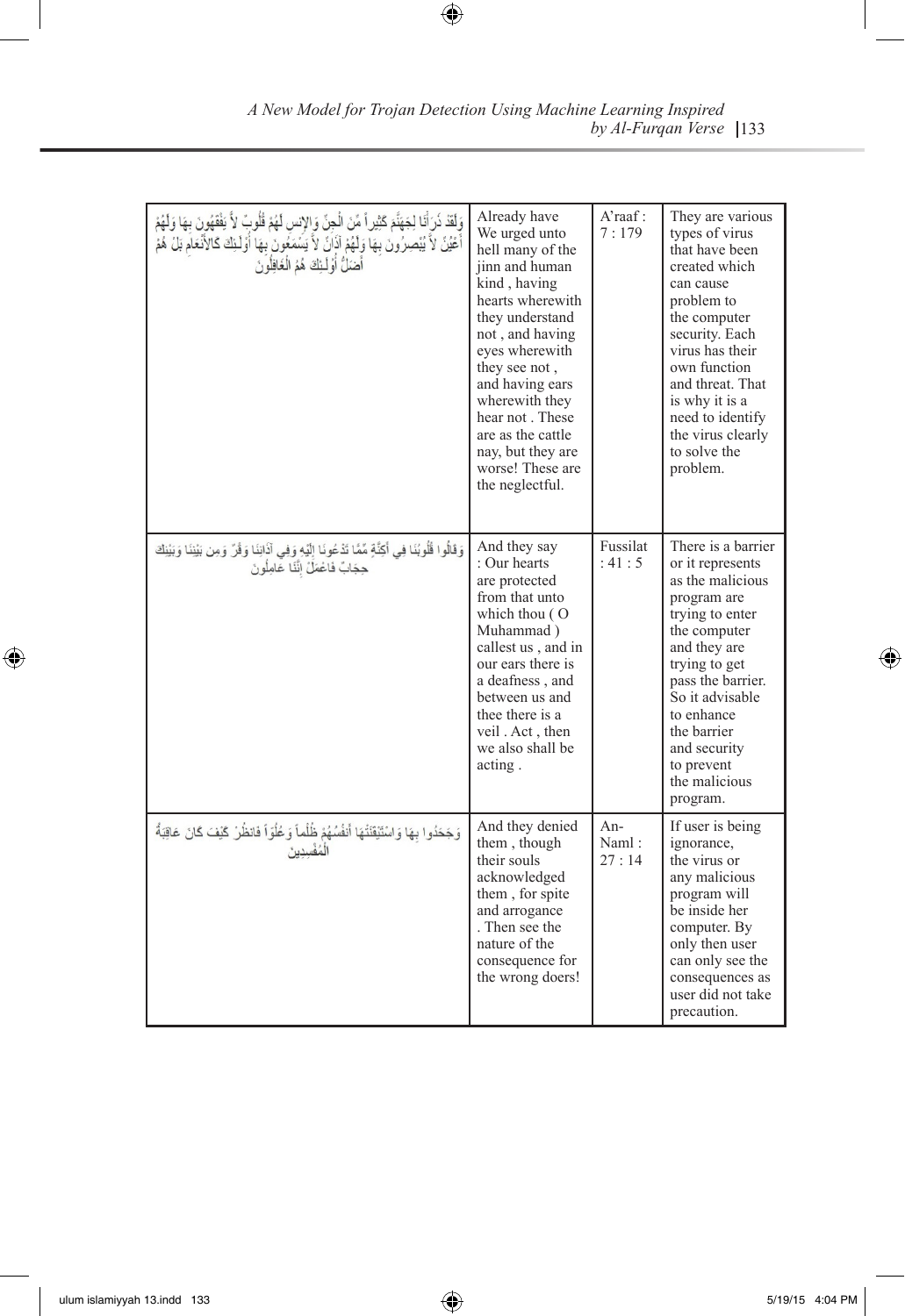# 134 **WLUM ISLAMIYYAH JOURNAL VOL.13 (SPECIAL EDITION) 2014**

 $\overline{\phantom{a}}$ 

 $\bigoplus$ 

| إِنَّ فِي خَلْقِ السَّمَاوَاتِ وَالأَرْضِ وَاخْتِلاَفِ اللَّيْلِ وَالنَّهَارِ وَالْفُلْكِ الَّتِي<br>تَجْرَي فِي الْبَحْرِ بِمَا يَنفَعُ النَّاسَ وَمَا أَنزَلَ اللَّهُ مِنَ السَّمَاءِ مِن مَّاء فَأَحْيَا بِهِ<br>الْأَرَّضَ بَعْدَ مَّوْيَّهَا وَبَثٌّ فِيهَا مِن كُلِّ دَآبَةٍ وَتَصْرِيفِ الرِّيَاحِ وَالسَّحَابِ<br>الْمُسَخِّرِ بَيْنَ السَّمَاء وَالأَرْضِ لآيَاتٍ لَّقَوْمٍ يَعْقِلُونَ | In the creation of<br>the heavens and<br>the earth, and<br>the difference<br>of night and day<br>, and the ships<br>which run upon<br>the sea with that<br>which is of use<br>to men, and<br>the water which<br>Allah sendeth<br>down from the<br>sky, thereby<br>reviving the earth<br>after its death,<br>and dispersing all<br>kinds of beasts<br>therein, and (in<br>) the ordinance<br>of the winds.<br>and the clouds<br>obedient between<br>heaven and<br>earth : are signs<br>(of Allah 's<br>sovereignty) for<br>people who have<br>sense. | $Al-$<br>Bagarah<br>: 2 : 164 | For an existence.<br>there must be a<br>reason behind<br>it. Malware<br>program and<br>various Trojan<br>existences made<br>user use her<br>brain to think<br>how to protect<br>her computer<br>for the security<br>purpose. There<br>is always a way<br>to overcome<br>the computer<br>security if user<br>uses her skills<br>and brain to<br>think. |
|--------------------------------------------------------------------------------------------------------------------------------------------------------------------------------------------------------------------------------------------------------------------------------------------------------------------------------------------------------------------------------------------------|-----------------------------------------------------------------------------------------------------------------------------------------------------------------------------------------------------------------------------------------------------------------------------------------------------------------------------------------------------------------------------------------------------------------------------------------------------------------------------------------------------------------------------------------------------|-------------------------------|-------------------------------------------------------------------------------------------------------------------------------------------------------------------------------------------------------------------------------------------------------------------------------------------------------------------------------------------------------|
| قَالَ بَل رَّبُّكُمْ رَبُّ السَّمَاوَاتِ وَالْأَرْضِ الَّذِي فَطَرَ هُنَّ وَأَنَا عَلَى ذَلِكُم مِّنَ<br>الشاهدين                                                                                                                                                                                                                                                                                | He said: Nav.<br>but your Lord<br>is the Lord of<br>the heavens and<br>the earth, Who<br>created them :<br>and I am of those<br>who testify unto<br>that.                                                                                                                                                                                                                                                                                                                                                                                           | Al-<br>Anbiyaa<br>: 21 : 56   | The virus and<br>the antivirus.<br>the malicious<br>program and<br>computer<br>security system,<br>they all are have<br>been created<br>by human. So,<br>there must be a<br>way to overcome<br>any threat to the<br>computer.                                                                                                                         |

 $\bigoplus$ 

 $\bigoplus$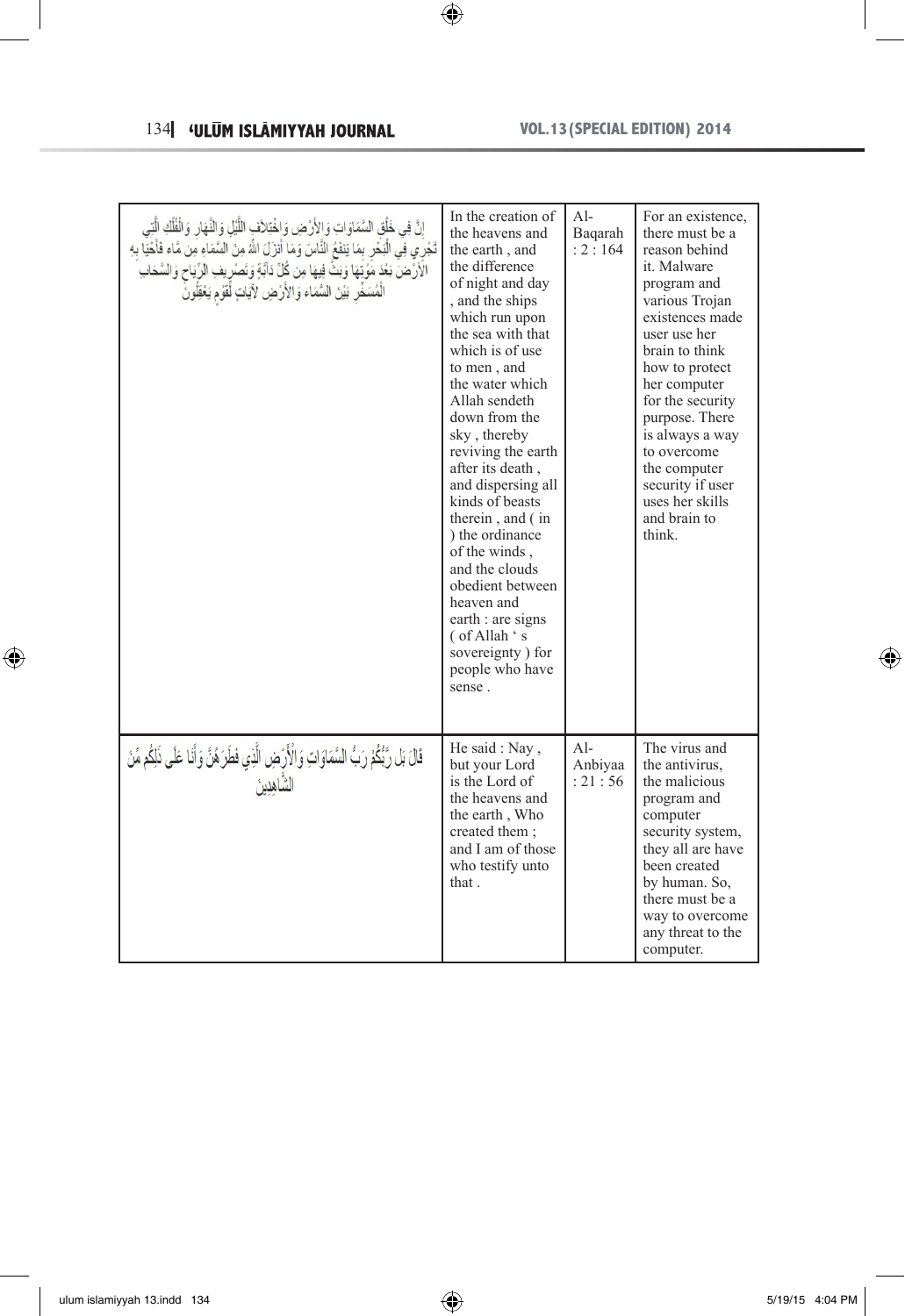Currently Trojan horse attacks, is considered as one of the most serious threats in cyber-attacks. There are many definitions related with Trojan horse such as by (Al-Saadoon& Al-Bayatti, 2011; Saudi, 2008). For this research, Trojan horse is defined as a program that appears as a useful and harmless, and once it has been installed in a victim computer, it begins to carry out malicious acts such as stealing important information from victim's computer. Apart from that, the victim's computer can be controlled remotely.

Though the Trojan horse study was started by Thimbleby and his colleagues (Thimbleby *et al*., 1998), only after 10 years later, more studies were carried out such as by (Chakraborty *et al*., 2009; Karri *et al*., 2010; Tehtanipoor & KouShanfar, 2010; Karri *et al*. & Rosenfeld, 2011). However, these work more focusing on Trojan horse hardware taxonomy and hardware detection techniques instead. Each of these works has it owns strengths and gaps that can be further improved. Zhang *et al.* used timestamp-based data stream clustering algorithm to detect Trojan horse theft activity (Zhang *et al.,* 2012). The researchers used clusters to compress Trojan horse communication data stream information and extracted clusters characteristics for the detection processes. Based on the experiment conducted, it produced 90% an accuracy rate and lower false negative rate. However this work is only focusing on Trojan horse with theft capability.

Apart from that, Tang presented a new Trojan horse detecting method, based on Portable Executable (PE) file static attributes (Tang, 2009). An intelligent information processing technique is used to analyze those static attributes in the PE files. The experiment result showed the test pass rate is 63.90%. The result can be further improved if the experiment involves bigger volume of dataset.

| A New Model for Trojan Detection Using Machine Learning Inspired |                        |  |
|------------------------------------------------------------------|------------------------|--|
|                                                                  | by Al-Furgan Verse 135 |  |

⊕

⊕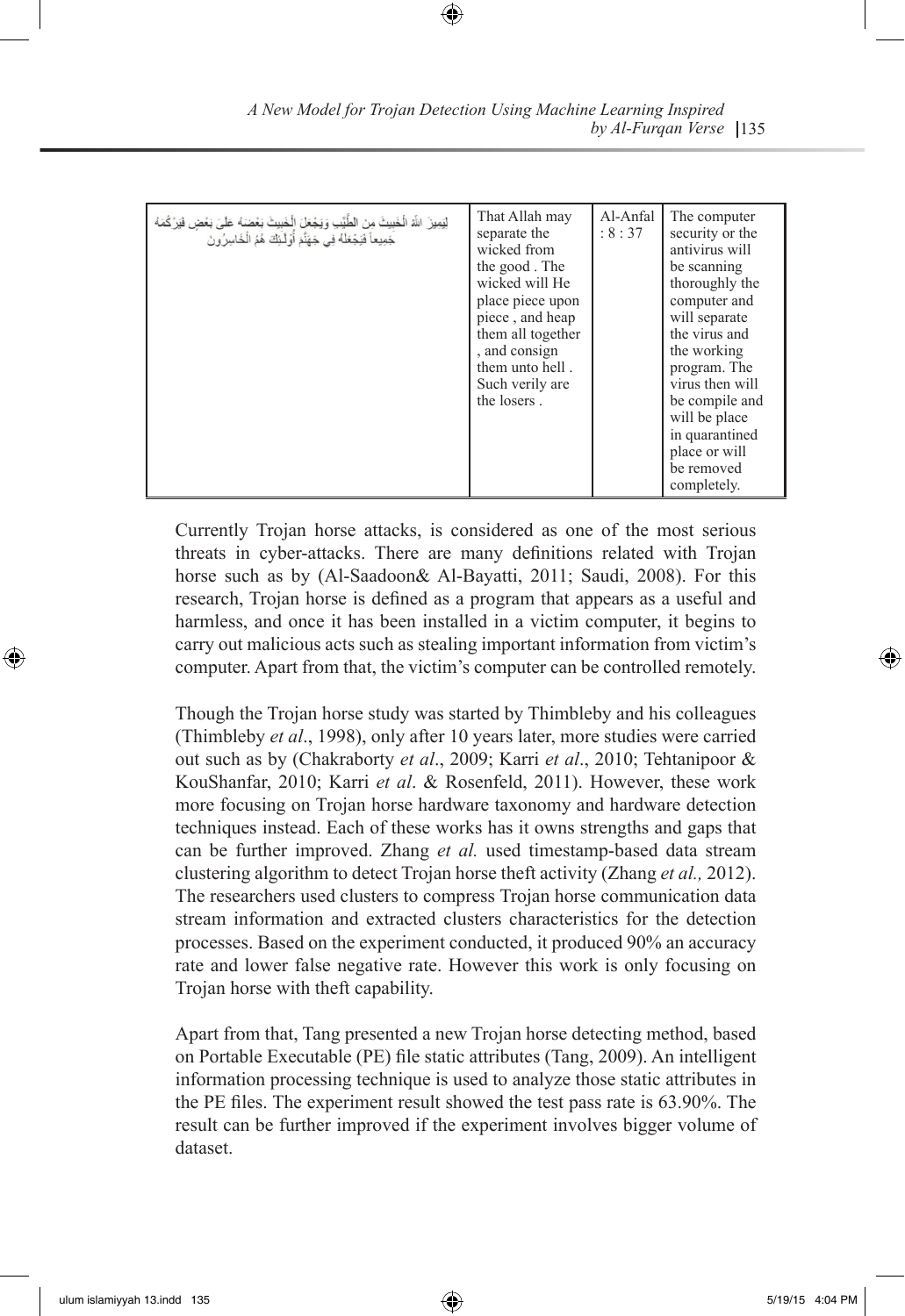While Liu and his colleagues*,* used data mining to detect the Trojan horse in Windows environment (Liu *et al.,* 2010). This study shows that the accuracy of classification can be increased when the more relevant features are used in the data mining processes and reduces the consumption of time space. However, the more features are selected, the more time building classification cost, it responds slower in real time and it needs bigger dataset from real network environment. As for work by Dai and his colleagues*,* they presented a novel malicious code detection approach by mining dynamic instruction sequences (Dai *et al.*, 2009). Their result showed that their approach is accurate, reliable and efficient. But they used dynamic analyses only and when conducting their experiments, the method was not able to detect any malicious code hooked in the remaining part of the executable code. Improvement can be done if their experiment combining both static and dynamic analysis.

Based on all the previous works discussed above, the main challenges whichshould be considered thoroughly are the dataset types and volume, analysis and detection techniques and feature selection to detect the trojan horse efficiently. Therefore, in this research, a new trojan classification is developed by integrating static and dynamicanalyses and by using bigger and standard dataset,which is further explained in Section 3 and Section 4.

## **METHODOLOGY**

↔

In order to produce a new Trojan horse classification, the researchers' had conducted few experiments and researches. A controlled laboratory environment is created to conduct the experiment.The laboratory for this experiment as illustrated in Fig. 2 and Fig. 3. It is a controlled laboratory environment and almost 80% of the software used in this testing is an open source or available on a free basis. No outgoing network connection is allowed for this architecture.



**Fig.2.**ETCcontrolled laboratory architecture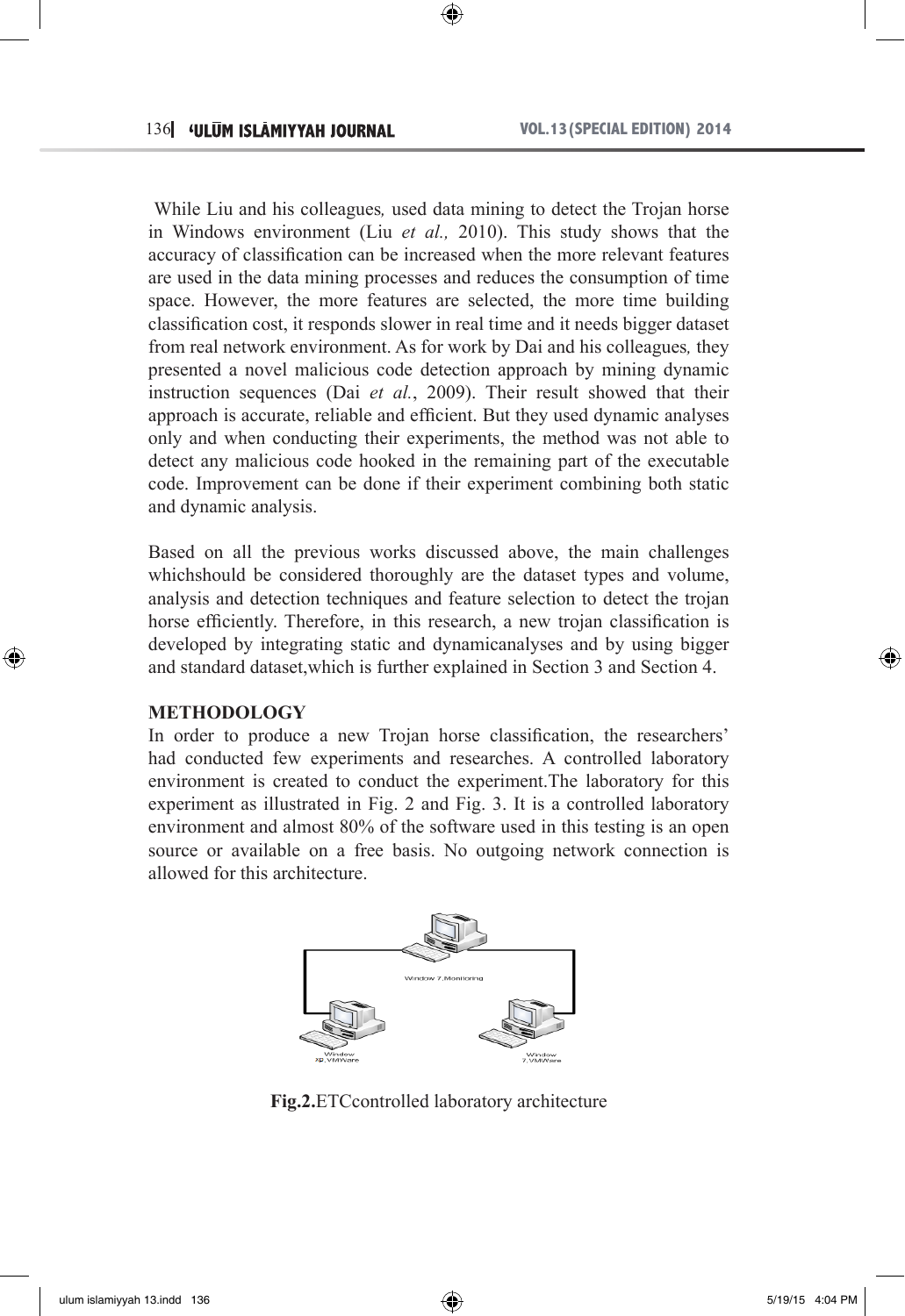

⊕

**Fig.3.** Cuckoo sandbox architecture

**Loading specimen:** Before loading the specimen into the laboratory, the entire checklist for the analysis must be checked thoroughly. Once the preparation was done, the Trojan horse datasets were loaded into the testing computer using USB memory device. In this lab, the datasets from VXHeavens were tested and analyzed. There are several reasons why this study chose to gather datasets from the VXHeavens source. Firstly, many studies have used this data for their testing. For examples those conducted by (Saudi, 2011), (Dai *et al*., 2009; Schultz and Shumway, 2001; Henchiri & Japkowicz, 2006; Moskovitch *et al*, 2008; Khan *et al*., 2010). The second reason is because the variants are more important than the quantity of the datasets, since this has already represents different types of Trojan horse in VX Heavens and the third is due to the scope of this research, which only focuses on Windows platform. Lastly, it is one of largest Trojan databases freely available from the Internet. A total amount of 1640 Trojan horse datasets have been tested in this lab.

Trojan horse analysis process: The analysis techniques can be divided into two techniques, which are the static and dynamic analyses. To determine the capabilities of these Trojan horses, these two techniques were used in this research lab. The automated analysis, which is part of the dynamic analysis, was conducted using the cuckoo open source software (Cuckoo, 2012). The architecture of the cuckoo can be referred in Fig. 3.All analysis of the Trojan horse, were documented and recorded properly. This record is useful in understanding on how the Trojan horse works. The detailed of the static and dynamic analyses, as the follows:

#### **Static Analysis**

The mechanism of the static analysis is by looking at the files associated with the Trojan horse in the computer without running the program.

Anti-virus check: Once the dataset has been loaded into the testing computers, the file type or compression type is identified. Then, the anti-virus that has been installed inside the testing computers is run. It is used to check if the

⊕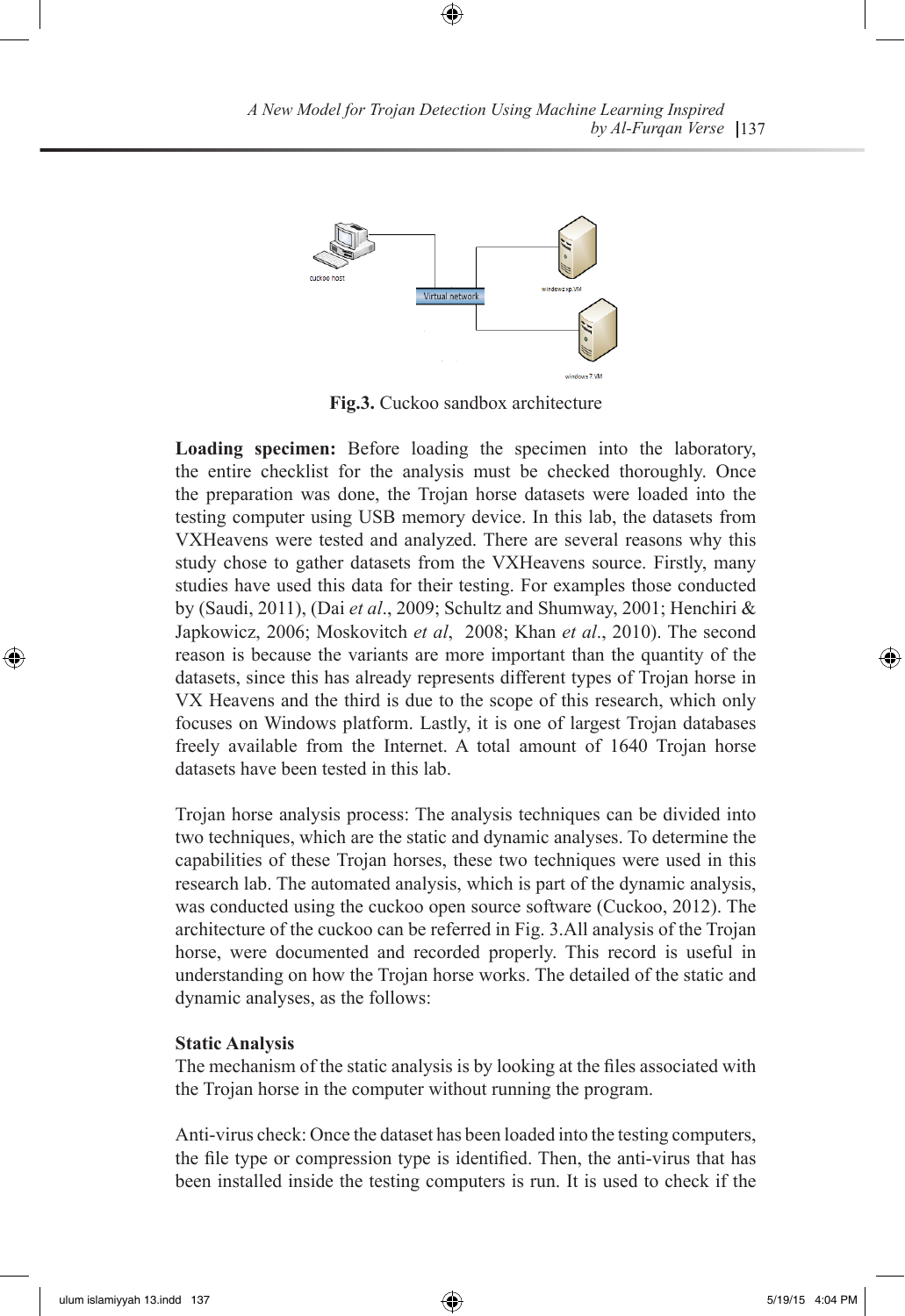anti-virus installed can detect anything. If the anti-virus detected the Trojan horse, the name of the Trojan horse is checked and searched in the anti-virus website for further information.

⊕

String analysis: String tool called Strings.exe (from Sys internal) is used to extract strings from the Trojan horse codes. This is helpful in identifying the Trojan horse characteristics based on the information retrieved from the strings. Examples of the strings found during the analysis are: Trojan horse specimen's name, user dialog, password for backdoors, URLs associated with the codes, email address of the attacker, help or command-line options, libraries, function calls and other executable used by the Trojan horse.

Looking for script: Based on the strings extracted from the Trojan horse codes, the common scripting or programming languages have been identified as displayed in Table 2.

Disassemble code: Disassemble and debugger which are called as OllyDbg and Ida Pro ,were used to transfer a raw binary executable into assembly language and to disassemble and debug the codes for further analysis.

| Scripting Language                        | Identifying<br><b>Characteristic Inside</b><br>the File                                                                                            | File's Common<br>Suffix |
|-------------------------------------------|----------------------------------------------------------------------------------------------------------------------------------------------------|-------------------------|
| Bourne Shell<br><b>Scripting Language</b> | Starts with the line<br>!#/bin/sh                                                                                                                  | .sh                     |
| Perl                                      | Starts with the line<br>!#/usr/bin/perl                                                                                                            | .pl, .perl              |
| JavaScript                                | Includes the<br>word javascript<br>or JavaScript,<br>especially in the<br>form <script<br><math>language =</math><br/>"JavaScript"&gt;</script<br> | .js, .html, .htm        |
| Visual Basic Script<br>(VBScript)         | Includes the word<br>VBScript, or the<br>characters vb<br>scattered throughout<br>the file                                                         | .vbs, .html,            |

⊕

↔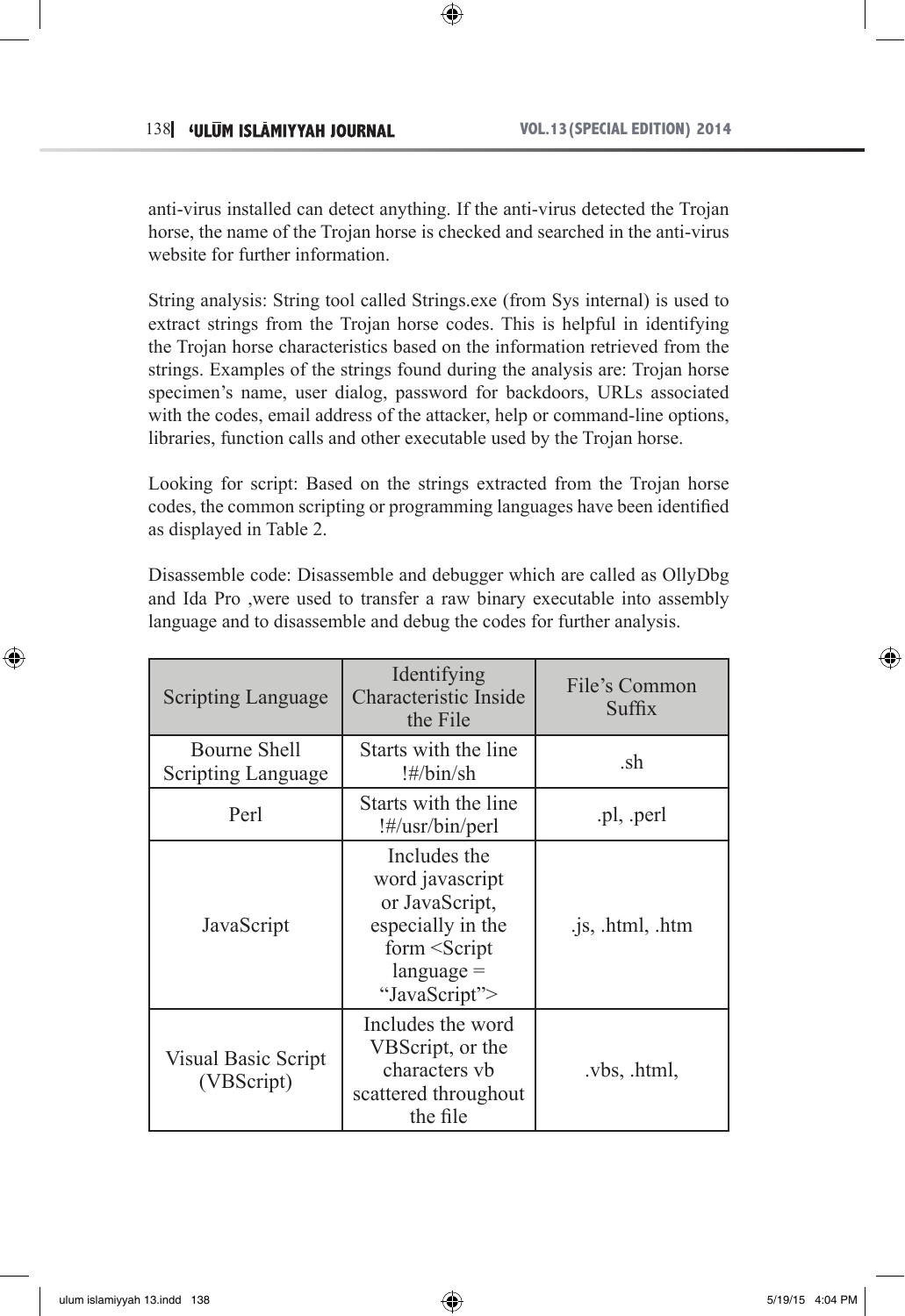| $C++$                             | Can be standalone<br>program or many<br>files referenced<br>within the language                                         | .htm       |
|-----------------------------------|-------------------------------------------------------------------------------------------------------------------------|------------|
| <b>Active Server</b><br>Page(ASP) | Can be built using<br>Visual Basic,<br>Jscript or Perl. Can<br>combine HTML,<br>scripts, Active-X<br>server components. | .cpp, .asp |

⊕

139 *by Al-Furqan Verse A New Model for Trojan Detection Using Machine Learning Inspired*

**Table 2.**IdentifiedCommon Scripting Languages

#### **Dynamic Analysis**

Dynamic analysis includes executing the Trojan horse and observing its actions. The Trojan horse is activated in a controlled laboratory environment.

Monitoring file activities: Most Trojan horse reads from or writes to the file system. It might try to write files, altering existed programs, adding new files or append itself to the file system. By using tool such as Filemon, all actions associated with opening, reading, writing, closing and deleting files can be monitored.

Monitoring process: Preview v3.7.3.1 is a tool that is used to monitor any running program, files, registry keys and all of the DLLs in the victim's computer. For each running processes, this tool displayed its owner, personal permission, priority and its environment variables.

Monitoring network activities and registry access: Wire shark is used to sniff the network traffic and Nessus is used to monitor the listening ports. Promiscdetect.exe tool is used to determine if the victim computer in broadcast mode state of the interface. The registry needs to be monitored as it contains all the configuration of the operating system and programs installed in the computer. The registry access is monitored by using the Regmon.

Automatic analysis (malware sandbox): Sandbox is a mechanism to analyze the untrusted files or program in a system. It uses dynamical analysis approach and as an alternative of statically analyze for the binary file. It is an open source, an automated malware analysis system. The sandbox automatically run and analyze files and produces analysis results that outline what the malware does while running inside an isolated Windows operating system. The result report displays the traces of win32 API calls performed by all

⊕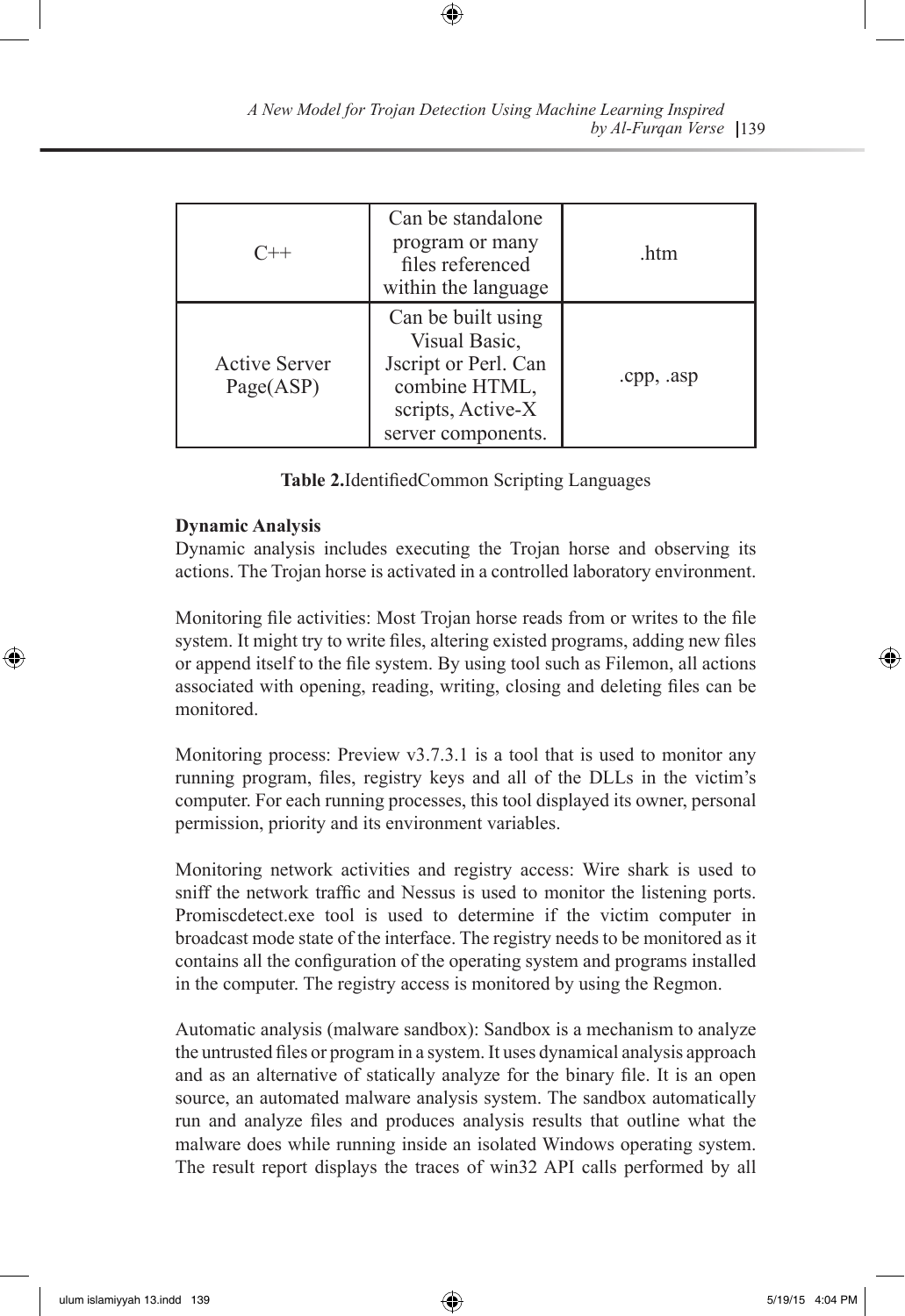processes spawned by the malware, files created, deleted and downloaded by the malware during its execution, memory dumps of the malware processes, network traffic trace in PCAP format, screenshots of Windows desktop taken during the execution of the malware and full memory dumps of the testing computer.

Referring to Fig. 3, this isolated and virtual architecture consists of a host which is installed with Linux (Ubuntu). It is used for guest and analysis management, analyzing, capturing dump traffic and generating reports. While another two virtual computers were setup as a guest and installed with Windows XP Professional and Windows 7 Professional. These 2 computers were used to run and analyze Trojan horse files. Later, the analysis report is sent to cuckoo host to be analyzed.

#### **FINDINGS**

This section presents the finding results of the machine learning algorithm. The dataset has been classified using the WEKA (an open source software). Sequential Minimal Optimization (SMO) algorithm is chosen to classify the dataset and the result as displays in Table II. Based on the experiment conducted, SMO algorithm has a better True Positive Rate (TPR) with 98.2% but higher False Positive Rate (FPR) of 1.7%. A comparison with similar work but with different malware classification by Saudi (2011) is carried out. This work used the same source of the dataset. True positive rate (TPR) and false positive rate (FPR) are used during the experiment. The experiment was conducted using the WEKA software.

| Classifier | <b>ETD Mo Results</b> |            | Comparison work $(\% )$  |
|------------|-----------------------|------------|--------------------------|
|            |                       | $\%$       |                          |
|            | TPR                   | <b>FPR</b> | <b>TPR</b><br><b>FPR</b> |
| <b>SMO</b> | 98.2                  |            | 98.1<br>02               |

**Table 1**.Machine Learning Algorithm Results

*\*TPR represents True Positive Rate, FPR represents False Positive Rate.*

The above findings show that an effective way of detecting Trojan has been achieved. With the understanding and applying the meaning of the surah Al-Anfal, verse 53 into cyber security perspective, this Trojan detection method to differentiate between malicious file and normal file has been successfully developed. The following in Table 1, summarized how this Quranic verse has been mapped in this research findings.

⊕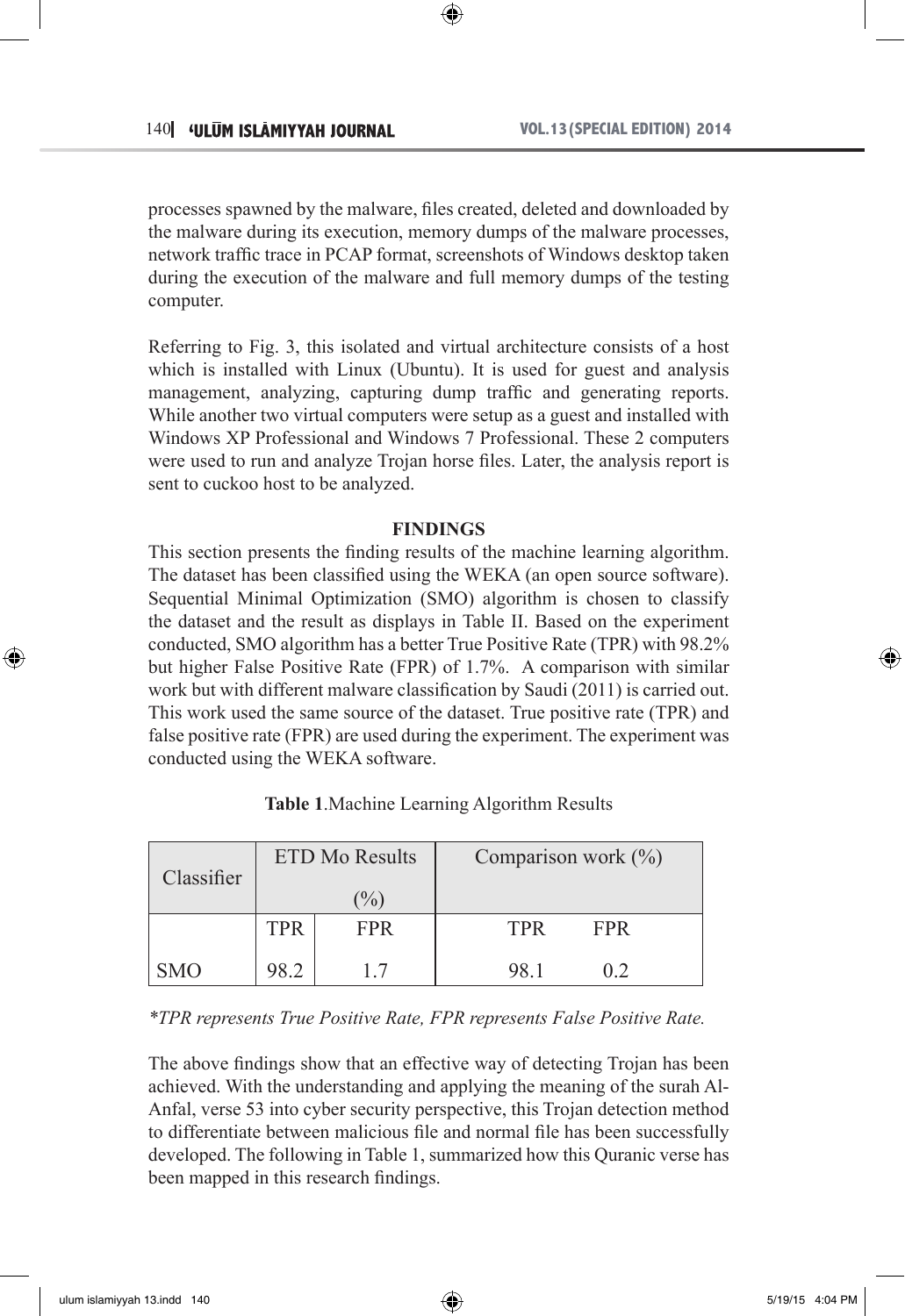| Quranic<br>Verse  | Translation         | Mapping to this research paper                                                                                                                                                                                                                                                                                                                                               |
|-------------------|---------------------|------------------------------------------------------------------------------------------------------------------------------------------------------------------------------------------------------------------------------------------------------------------------------------------------------------------------------------------------------------------------------|
|                   | Two seas            | The mixture of normal file and malicious file.                                                                                                                                                                                                                                                                                                                               |
| أَعَذَبٌ فَرَأَتٌ | Fresh and<br>sweet  | Represents as the normal file.                                                                                                                                                                                                                                                                                                                                               |
| وبأخراجاج         | Salty and<br>bitter | Represents as malicious file (Trojan horse)<br>infected file).                                                                                                                                                                                                                                                                                                               |
|                   | Barrier             | Method to differentiate between malicious file<br>(Trojan horse infected file) and normal file.<br>In this research paper, Sequential Minimal<br>Optimization (SMO) algorithm is chosen to<br>classify the dataset. Based on the experiment<br>conducted, SMO algorithm has a better True<br>Positive Rate (TPR) with 98.2% but higher<br>False Positive Rate (FPR) of 1.7%. |

## **Table 2 .**Mapping Quranic Verse with Trojan Horse Detection

⊕

## **CONCLUSIONS AND FUTURE WORKS**

As a conclusion, this research has managed to provide a better TPR which is 98.2%, that outperformed the existing work, where the work has been inspired by surah Al-Anfal, verse 53 (25:53). This result can be used as a reference and comparison by other researchers with the same interests. For future work, different machine learning algorithms will be tested to the dataset produced from this research. This paper is part of a larger project to build up an automated malware clean up model. Ongoing research will include other malware classification and the development of software to automate the malware dataset cleanup.

## **ACKNOWLEDGMENTS**

The authors would like to express their gratitude to Universiti Sains Islam Malaysia (USIM) and Institute Science Islam (ISI),USIM for the support and facilities provided. This research paper is supported by Universiti Sains Islam Malaysia (USIM) grants [PPP/FST/SKTS/30/12712] and [PPP/UCG-0114/FQS/30/11714].

⊕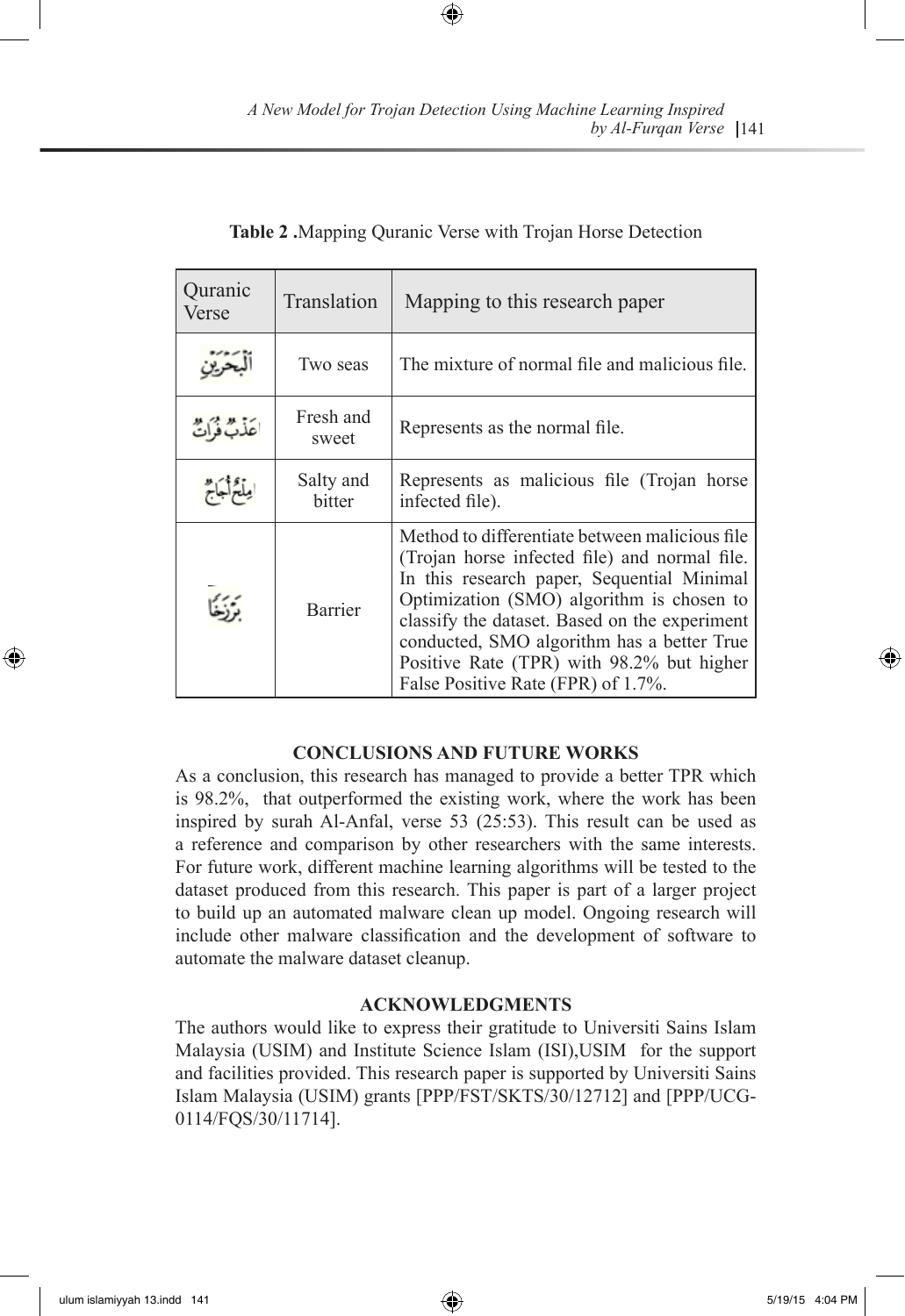#### **REFERENCES**

- Al-Saadoon, G, Al-Bayatti, H, 2011. A Comparison of Trojan horse Virus Behavior in Linux and Windows Operating Systems, World of Computer Science and Information Technology Journal,Vol. (1), No. 3, 56-62.
- Babak, R., Maslin, B., and Suhaimi, I. (2011). Evolution of Computer Virus Concealment and Anti-Virus Techniques: A Short Survey. *International Journal of Computer Science Issues*,*8* (1).
- Chakraborty, R.S., Narasimhan, S. and Bhunia, S. 2009. Hardware trojan horse : threats and emerging solutions,Proceedings IEEE International High Level Design Validation and Test Workshop, San Francisco, CA, 166 - 171.
- Cuckoo Sandbox Organization, (2012), Cuckoo sandbox, URL: http://docs. cuckoosandbox.org/en/latest/installation/guest/requirements/, [last accessed: 29/1/2015]
- Dai,J.,Guha,R.and Lee,J. 2009.Efficient Virus Detection Using Dynamic Instruction Sequences. *JournalofComputers.*Vol4,No5,405-414.
- Henchiri, O.and Japkowicz, N.(2006).A Feature Selection and Evaluation Scheme for Computer Virus Detection. *Proceedings of the Sixth International Conference on Data Mining, 2006. ICDM'06.* Hong Kong: IEEEXplore,pp.891.
- Khan,H., Mirza,F. and Khayam,S.A. (2010). Determining malicious executable distinguishing attributes and low complexity detection. Journal In Computer Virology. 7(2), pp. 95-105.
- Karbalaie, F., Sami, A and Ahmadi, M**.** (2012).Semantic Malware Detection by Deploying Graph Mining. *International Journal of Computer Science Issues*,*9*(1).
- Karri, R., Rajendran,J. and Rosenfeld,K. 2011. Trojan horse taxonomy, In: M. Tehranipoor and C. Wang(eds.), Introduction to Hardware and Security Trust,Springer, pp.325-338.
- Karri, R., Rajendran,J.,Rosenfeld,K. and Tehranipoor,M. 2010. Trustworhty hardware: identifying and classifying hardware trojan horse s.Computer 43(10),39-46.
- Liu,Y., Zhang,l. Liang,j. Qu,s. Ni,z. 2010.Detecting Trojan horses based on system behavior using machine learning method, 2010 Machine Learning and Cybernetics conference IEEE, vol (2): 855 – 860.
- McGraw,K.Hill,G. 2000.Differential effects of end parasitism on the expression of carotenoid-and melanin-based ornamental coloration, Proceedings of the Royal Society of London, Vol (267), 1525-1531.
- Moskovitch,R.,Stopel,D.,Feher,C.,Nissim,N.,Japkowicz,N. and Elovici,Y. (2008). Unknown molded detection and the imbalance problem. *Journal In Computer Virology.*Volume5,Number4,295-308,DOI:10.1007/ s11416-009-0122-8.

⊕

↔